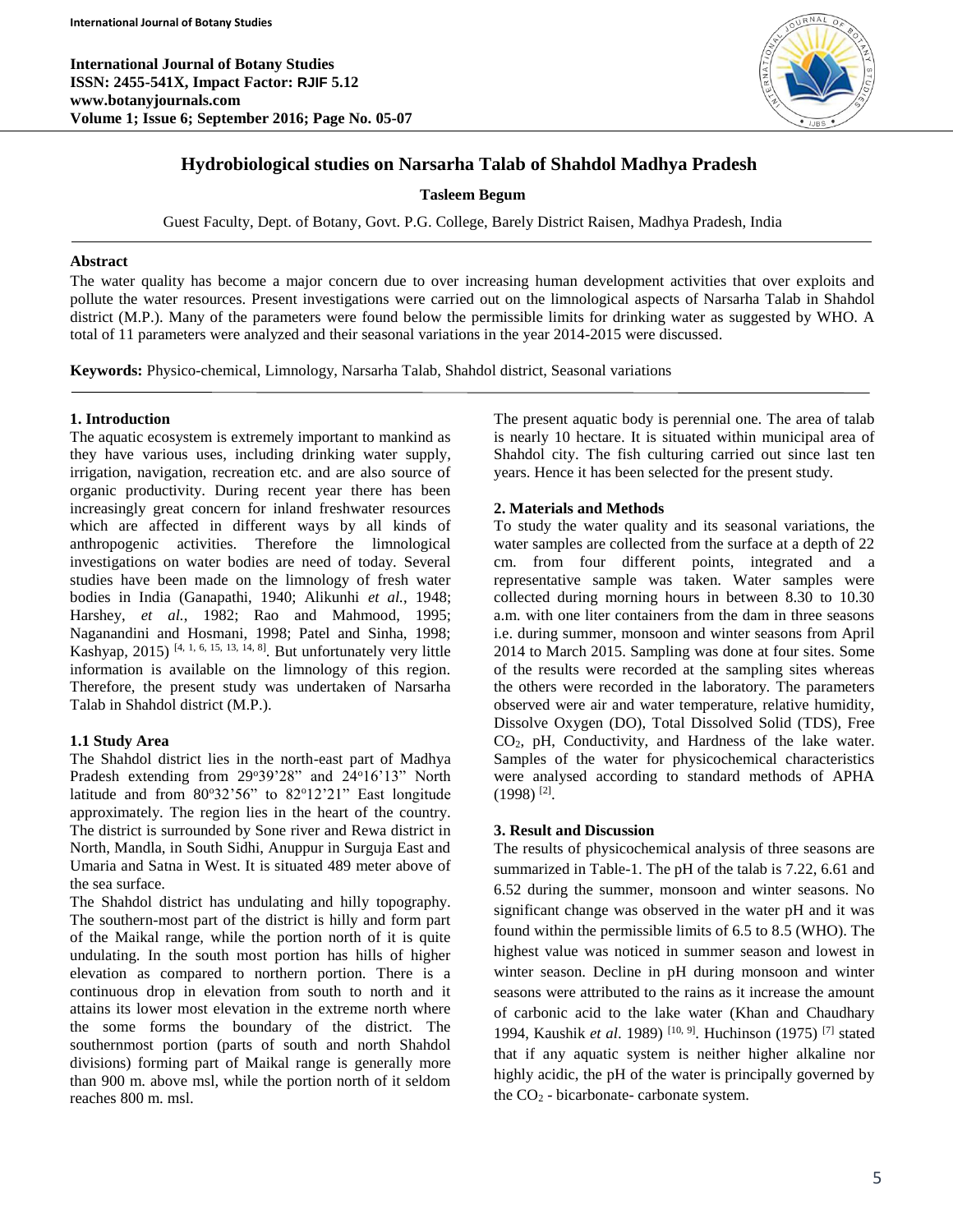| S. No. | <b>Parameters</b>                  | <b>Seasons</b> |                |                | <b>SD</b>   |
|--------|------------------------------------|----------------|----------------|----------------|-------------|
|        |                                    | <b>Summer</b>  | <b>Monsoon</b> | Winter         |             |
| 1.     | Temperature of air $(^{\circ}C)$   | 8              |                | 6              | $\pm 1.522$ |
| 2.     | Temperature of water $(^{\circ}C)$ | 5              | 3              | $\mathfrak{D}$ | $\pm 1.527$ |
| 3.     | Colour                             | Colourless     | Colourless     | Colourless     |             |
| 4.     | pΗ                                 | 7.22           | 6.52           | 6.61           | $\pm 0.363$ |
| 5.     | Alkalinity $mgl-1$                 | 40.00          | 36.00          | 34.00          | $\pm 2.512$ |
| 6.     | $TDS$ mgl <sup>-1</sup>            | 0.21           | 0.11           | 0.07           | $\pm 0.064$ |
| 7.     | Hardness mgl <sup>-1</sup>         | 17.00          | 12.00          | 14.00          | $\pm 1.528$ |
| 8.     | Chloride $mgl-1$                   | 14.40          | 24.72          | 5.33           | ±10.201     |
| 9.     | Total phosphate mgl <sup>-1</sup>  | 0.09           | 0.06           | 0.04           | $\pm 0.023$ |
| 10.    | $DO$ mgl <sup>-1</sup>             | 8.32           | 9.81           | 10.91          | ±1.295      |
| 11.    | Free $CO2$ mgl <sup>-1</sup>       | 5.26           | 3.60           | 4.34           | ±0.811      |

**Table 1:** Physico-chemical Parameter of Narsarha Talab in Shahdol district

The variation was observed in the water temperatures in three seasons whereas a well-marked seasonal variation in air temperature was recorded. Water temperature fluctuated with the air temperature, at all the sampling sites and both air and water temperature were correlated positively  $(r =$ 0.786) in the present study. The temperature remained comparatively low throughout the study, which may be due to the presence of thick forest around it. Martin  $(1972)$ <sup>[11]</sup> stated that the clarity of water, presence of vegetation etc. are the factors mainly responsible for the daily fluctuations in water temperature. The alkalinity varied from 34 mgl<sup>-1</sup> to 40 mgl-1 in three seasons, during which minimum value (34 mgl-1 ) was observed in winter season and the maximum (40 mgl<sup>-1</sup>) in summer season. This may be due to the liberation of  $CO<sub>2</sub>$  in the process of decomposition of bottom sediments with resultant conversion of carbonates to bicarbonates.



**Fig 1:** Graphics analysis of Physico-chemical Parameter of Narsarha Talab in Shahdol district

The alkalinity of water is usually caused by the presence of carbonates, bicarbonates and hydroxyl ions and less frequently by borates, silicates and phosphates (APHA 1998) [2] .

Total dissolved solids of the dam were 0.21 mgl<sup>-1</sup> in summer, which is the highest value and the lowest values  $0.07 \text{ mgl}^{-1}$ was noticed in winter. Total hardness value of the dam was 12 to 17 mgl<sup>-1</sup> of which higher value was in summer while the lowest in monsoon season. The maximum permissible limit for this parameter for drinking water standards is 500 mgl<sup>-1</sup>. Chloride values were found ranging between 5.33 to  $24.72$  mgl<sup>-1</sup> of which maximum value was noticed in monsoon and the lowest value in winter may be due to dilution effect in post monsoon period. Chourasia and Adoni  $(1985)$  <sup>[3]</sup> also found similar behaviour of chlorides in their studies on Sagar lake with summer maxima and winter minima. The concentration of dissolved oxygen was recorded high during winter season  $(10.91 \text{mg1}^{-1})$ . This may be due to that the oxygen concentration in the dam water

increased by the reduction in water temperature. Free Carbon dioxide is one of the essential constituents of an aquatic ecosystem. The abundance of carbon dioxide exerts certain specific effects on aquatic bioata. The dam exhibited maximum carbon dioxide as 5.26mgl<sup>-1</sup> during summer whereas the lowest concentration of carbon dioxide 3.60mgl<sup>-</sup> <sup>1</sup> was recorded during monsoon season. Cole (1975) noted that free  $CO<sub>2</sub>$  supply rarely limits the growth of phytoplankton. It is evident from the present study that the phosphate concentration was higher during summer and lower in winter season. It was quite opposite in relation to dissolved oxygen and phytoplankton population. Many earlier workers have also reported similar findings (Meckenzie and Gillespie, 1986; Ghavzan *et al*., 2006; Kashyap, 2015)<sup>[12, 5, 8]</sup>.

#### **4. Acknowledgement**

The author is thankful to authority of Dept. of Botany, Govt. P.G. College, Barely District Raisen (M.P.) for granting